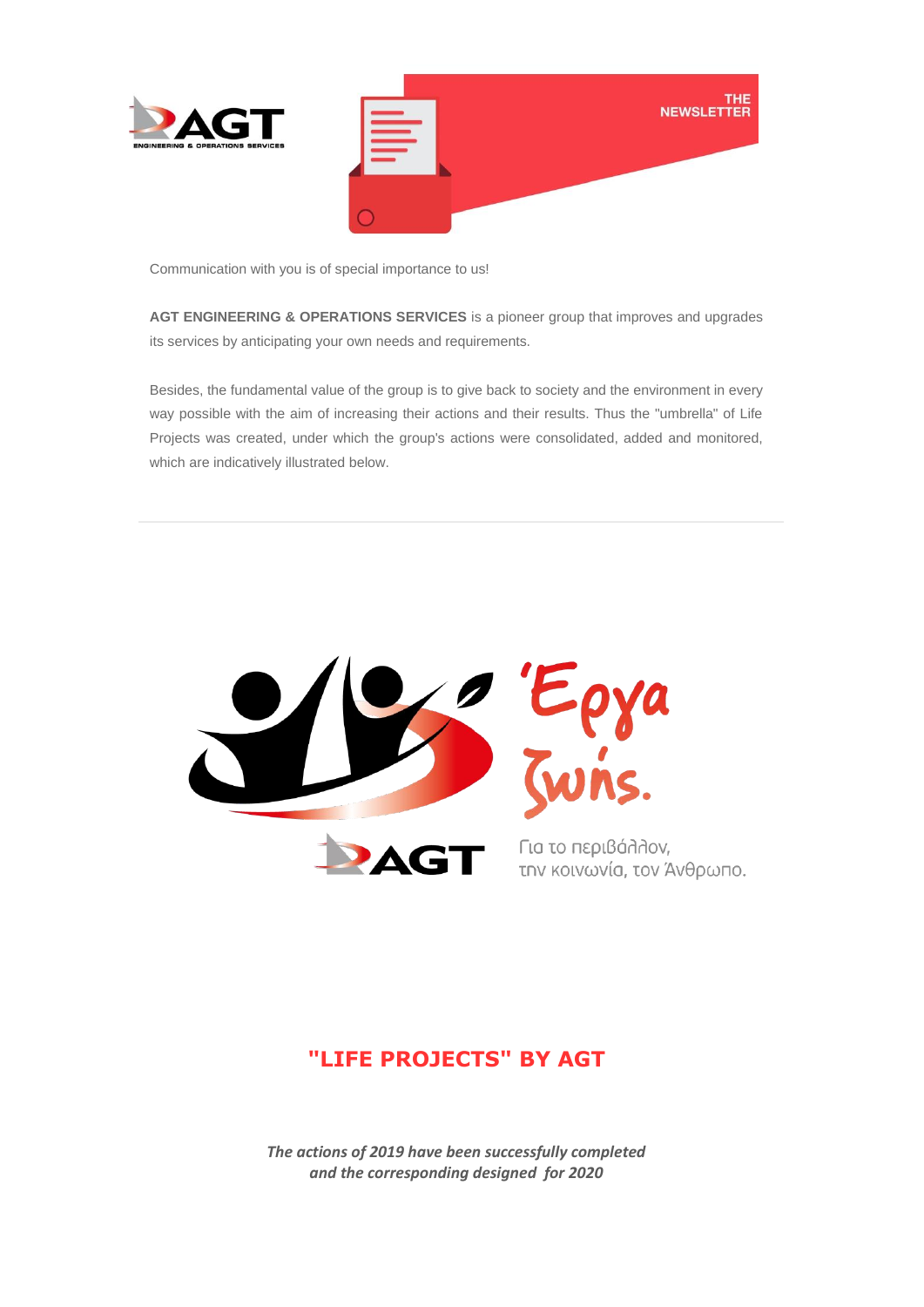Throughout the 23 years in which AGT has been active, every year it has been trying to contribute to society through actions that concerned our fellow humans most in need. In this context and in 2019, she completed her Life Works program by supporting specific foundations and non-profit organizations, as well as numerous other actions for society and the environment.

Last spring, AGT organized "Engineering Days," a special workshop for college students. Participants had the opportunity to attend 8 lectures by specialized AGT executives and learn about market requirements and international standards projects, bringing Industrial, Commercial Engineering and Facility Management to a practical level.



In the days of the Easter season, AGT went on to buy a series of Emfasis NGO coupons, distributing supermarket gift vouchers to our survivors. At the same time, company representatives offered volunteer work distributing food in collaboration with Emfasis people.

In addition, the company continued its pro-bono collaboration with the Hatzipaterio Foundation, contributing to its work to support and rehabilitate children with disabilities. The AGT has overseen and maintained the buildings throughout the Foundation's premises, thereby improving the living conditions of the children during their stay at the Center.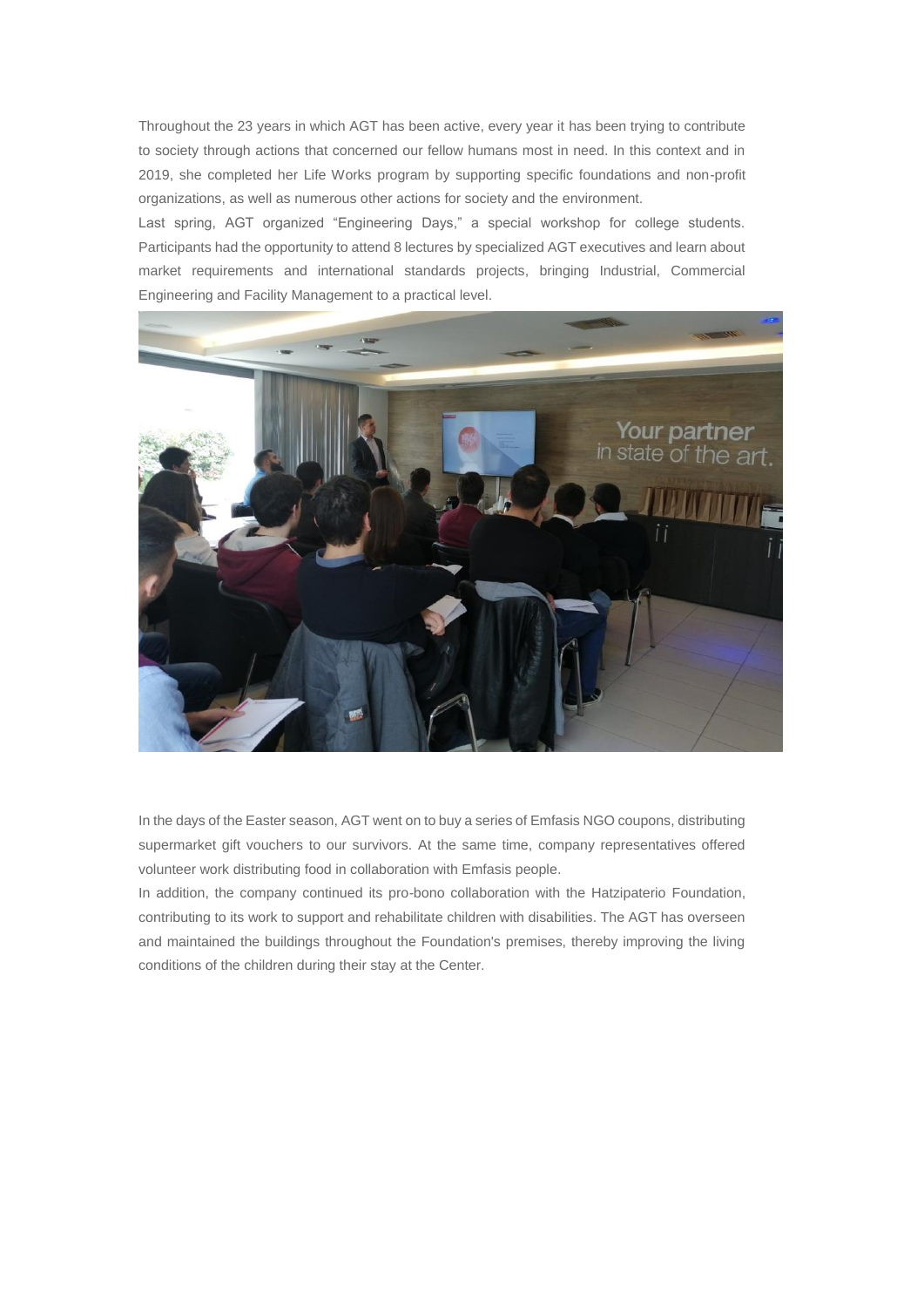

At the same time, AGT Group and its people continued their internal recycling activities in 2019 as well. The initiative continued for the 12th year and is a minimal contribution to the company's environmental awareness. Materials such as paper, lamps and all kinds of plastic were recycled from its seats. It is estimated that last year the company reduced its environmental footprint by 15% In 2019, AGT sponsored the "Love Baskets" charity basketball tournament with the ASETH, supporting the special school for children with autism.

Finally, the company regularly provided essentials to homeless, refugee, and needy families, as needed.